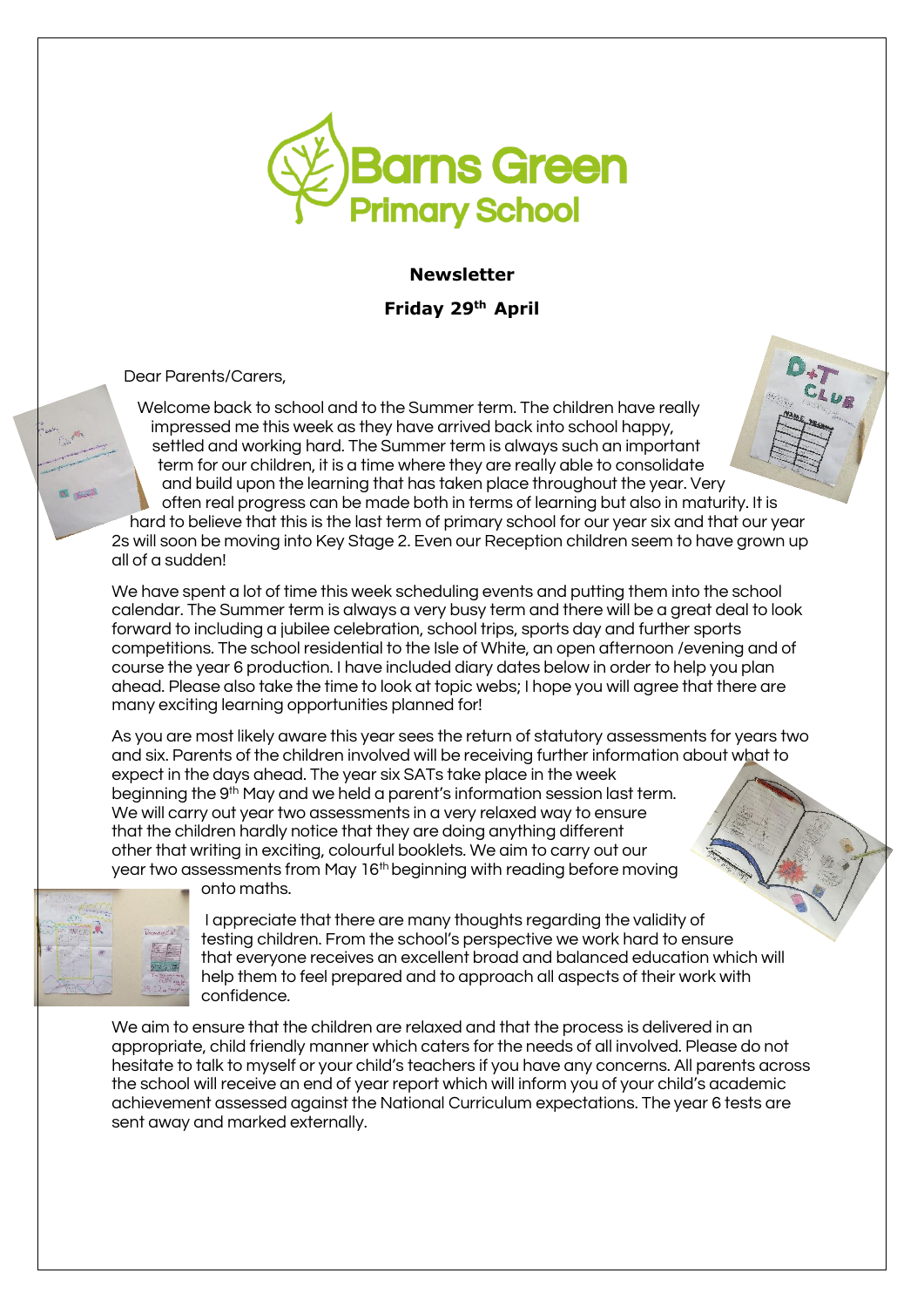This week children from years 4, 5 and 6 have been busy organising a range of lunch time clubs. They have engaged in this process with a great deal of enthusiasm, fine tuning their ideas, designing posters and sign-up sheets and informing the school of their plans during our assembly yesterday. Again this is a brilliant opportunity for the

development of leadership and friendships across various classes. It ties in brilliantly with our school value for this half term: community. I have little doubt that they will once again be a great success!

I wish you all a very pleasant long weekend.

Warm wishes,



Mrs. Tracey Newbold

### House Points

Congratulations to Peake House (Blue) for an outstanding effort in winning last term's house points. As a reward, members of Peake House can wear Mufti on Friday 6<sup>th</sup> May, this includes mufti leisure wear for PE.

# Hot Meals

We have been informed by Chartwells that fish supplies are being impacted by the situation in Ukraine, therefore the children had Quorn nuggets today and will also have these next week instead of fish.

# Diary dates - 2022

# **May**

Monday 3rd – Bank holiday

Wednesday 4<sup>th</sup> – Athletics at The Weald (participating children have been informed)

Monday 9<sup>th</sup> - KS2 SATs week

Messy Church in community room

Wednesday 11<sup>th</sup> – Yr 1+2 Arundel Castle trip

Thursday  $12<sup>th</sup>$  – PTA coffee afternoon for new Yr R 2022 parents – 2.00pm

Tri Golf (participating children have been informed)

Monday  $16<sup>th</sup>$  – Transition visit to The Weald for Yr 6 children who will be attending

KS1 Assessments begin

Wednesday 18<sup>th</sup> – PGL information meeting for Yr 5+6 parents 3.30pm

Tuesday 24th May – PTA meeting

Friday 27th – School Jubilee Celebrations

Break up for half-term at 3.20pm

### June